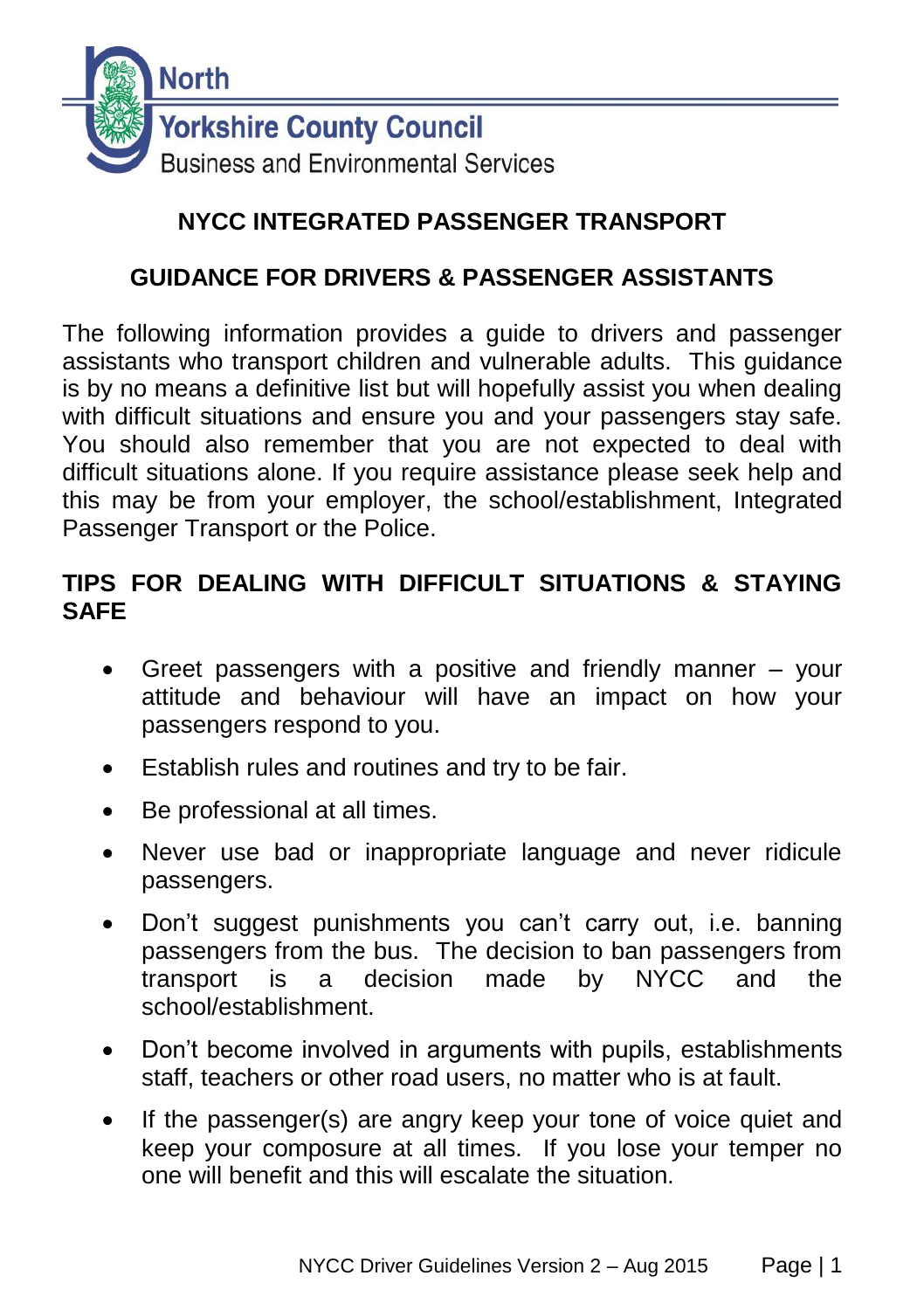- Always remember that you are the responsible adult and you have a duty of care to ensure passenger safety.
- Ensure you are always aware of any special needs of passengers including risk assessments for your own and others' safety.

#### **WHEN SITUATIONS ARISE -**

### **DISRUPTIVE BEHAVIOUR**

 Where passenger behaviour is causing serious concern (i.e. passengers up from seats, throwing things) - stop the vehicle in a safe place.

Make it clear to all passengers in a calm and firm manner that you are doing so as their behaviour is jeopardising everyone's safety and you cannot proceed until it is safe to do so.

Make it clear what you are concerned about, what you want to happen and what steps you will take if they don't behave. This may include turning any music off, returning to school or in extreme cases stopping at a Police Station.

- Passengers fighting guidance is that you should not touch any passenger. However, you have a duty of care to all your passengers. The steps detailed above should be followed first and as an absolute final option in **very extreme cases,** for the safety of your passengers, it may be necessary to separate pupils using reasonable force. Should this happen you must report immediately to your manager the Police, School and Integrated Passenger Transport. The incident must be fully recorded, detailing what force was used, what the rationale/necessity was for such action to be taken and whether any injury was caused as a result of this.
- If passengers have behaved in a dangerous manner (i.e. fighting, constantly standing, smoking, vandalism, etc) please try to obtain the name(s) of those involved either from a travel permit or other passengers where feasible. Please report all details of the incident to your employer, Integrated Passenger Transport or the School as soon as possible so that the matter can be investigated and appropriate action taken. Where you consider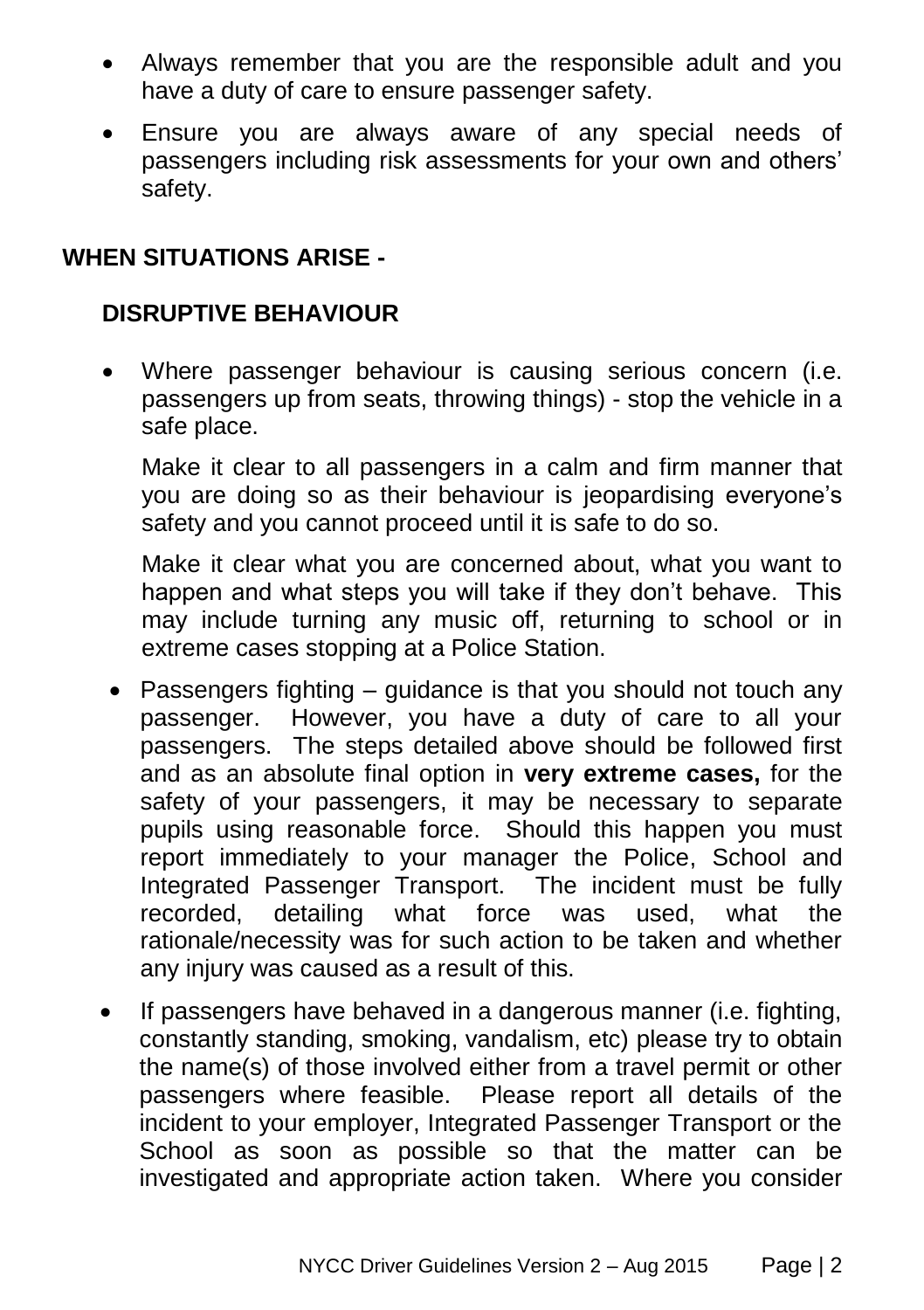the behaviour constitutes a real danger to you/your passengers or other road users please contact the Police immediately.

### **VIOLENCE TOWARDS THE DRIVER/PASSENGER ASSISTANT**

 It is rare for passengers to threaten violence or be physically violent towards the driver/passenger assistant. However, should this occur it is important that you know what action you should take. Each case needs to be dealt with on a case by case basis as obviously advice on dealing with violence from a 5 year old would differ from that of a 17 year old passenger with special needs.

In all situations if a passenger threatens you with physical violence this should be reported to your manager and Integrated Passenger Transport immediately. If you feel that it is not safe to continue with the journey you should stop somewhere safe and ring immediately for assistance. This may be your manager, Integrated Passenger Transport, School/Establishment, Police or all depending on the nature of the incident. You should continue to protect the safety of other passengers and where the passenger is particularly vulnerable i.e. due to their age or special needs you should ensure, if possible, the passenger remains in the vehicle.

If a passenger has been physically violent towards you, ensure the vehicle is stopped safely and ring immediately for assistance. This may be the Police first for assistance/guidance then your manager, Integrated Passenger Transport, School/Establishment or all depending on the nature of the incident and needs of the passengers. You should NEVER retaliate with violence.

#### **SOCIAL MEDIA & MOBILE PHONES**

 You must not contact or befriend children and/or vulnerable adults who you transport via ANY web based applications or other means in ANY circumstances. It is also not appropriate to obtain mobile telephone numbers and ring or exchange text messages with them. If a contact number is required for emergency situations this should be that of the relevant parent/guardian/carer.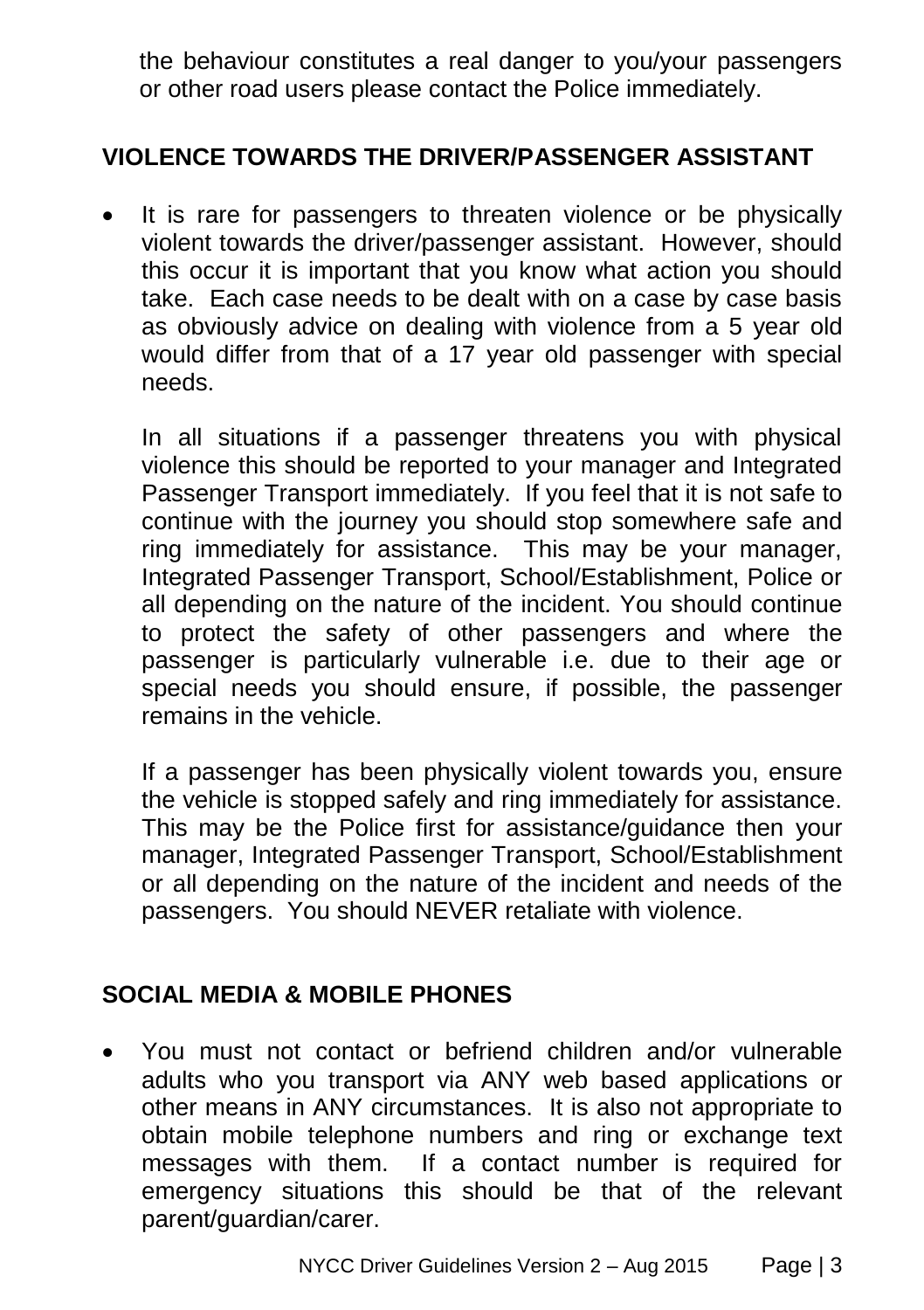# **ALLEGATIONS**

- Occasionally allegations are made regarding the conduct of drivers/passenger assistants. If an allegation is made NYCC has a duty of care to fully investigate the claims. In some instances this may require the driver/passenger assistant to be moved to another route or suspended from NYCC contracts whilst the complaint is investigated. Removal from a service is done to remove the driver/passenger assistant from the situation and is for their protection as well as the complainant, it is done without prejudice. You can minimise the risk of allegations being made against you by following the tips above and the following;
- Always be polite and professional to passengers, never become friends, you can be friendly but not their friend.
- You must not arrange to meet children/vulnerable adults outside your working environment.
- Never touch a child/vulnerable adult unless it is a safety critical situation or you are required to in assisting them (i.e. passenger assistant) as per a planned assessment.
- Do not photograph or video children/vulnerable adults and do not show them pictures or videos.
- Do not give gifts or accept gifts.
- If a child/vulnerable adult becomes over familiar with you, report this to your employer and Integrated Passenger Transport as soon as possible.

### **SAFE DRIVING**

Please consider your passengers and other road users when driving;

- Keep the doors closed until the vehicle has come to a stop
- Don't brake sharply unless an emergency situation
- Make sure passengers are clear of the vehicle before moving off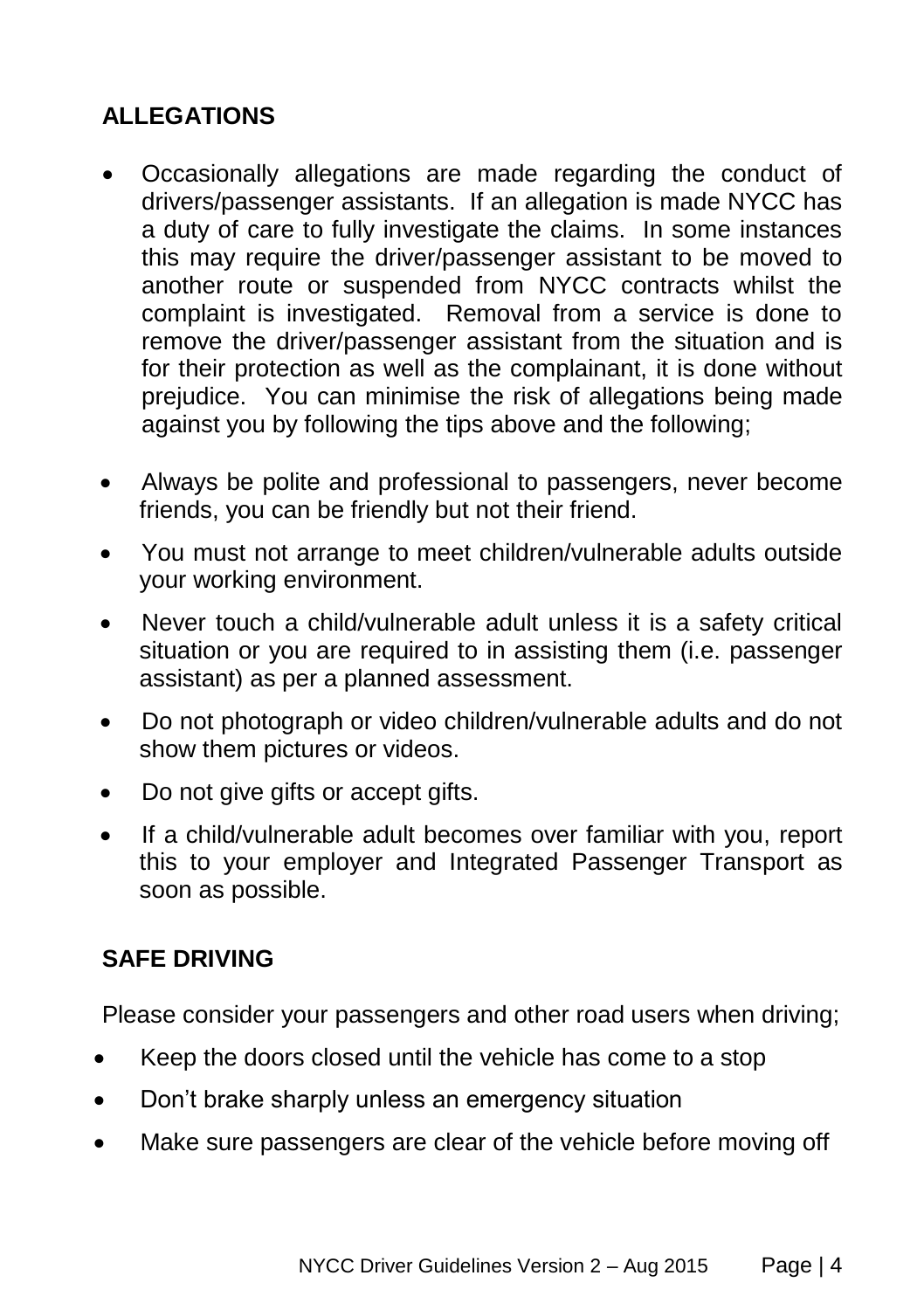- Ensure passengers are seated before moving away. Standing passengers are NOT permitted on ANY contracted NYCC school transport route.
	- Always drive at a speed suitable for the road, conditions, speed limit and your passengers.
	- Always check your blind spot and mirrors before manoeuvring.
	- Be aware of, and refer to, your own company's driving and route risk assessment.
	- Mobile phones and hands free must NOT be used whilst driving.
	- It is also not permitted to eat or drink whilst operating your contract, unless stationary in a safe location with the engine switched off.

## **SMOKING & MEDICATION**

• It is prohibited by law to smoke in your vehicle. In addition it is strongly suggested you leave a reasonable amount of time (i.e. 10 + minutes) between smoking and carrying out a contract. You are also prohibited from smoking in all NYCC establishments and should consider where you are seen smoking prior to and after carrying out a school service.

The use of e-cigarettes is also prohibited when operating NYCC contracts.

 If drivers or passenger assistants are required to carry their own medication with them please ensure it is clearly marked so it can be easily identified as medication and kept out of the reach of passengers.

### **WEATHER/ACCIDENTS**

• It is the responsibility of the driver to assess the weather conditions on the day and be satisfied that it is safe to operate. If during your journey you are unable to complete the route you must return passengers home and make sure that they are properly supervised/cared for before you leave them. If you have any doubts you should keep the passengers on the vehicle with you and contact the school/establishment or Integrated Passenger Transport immediately. The school/establishment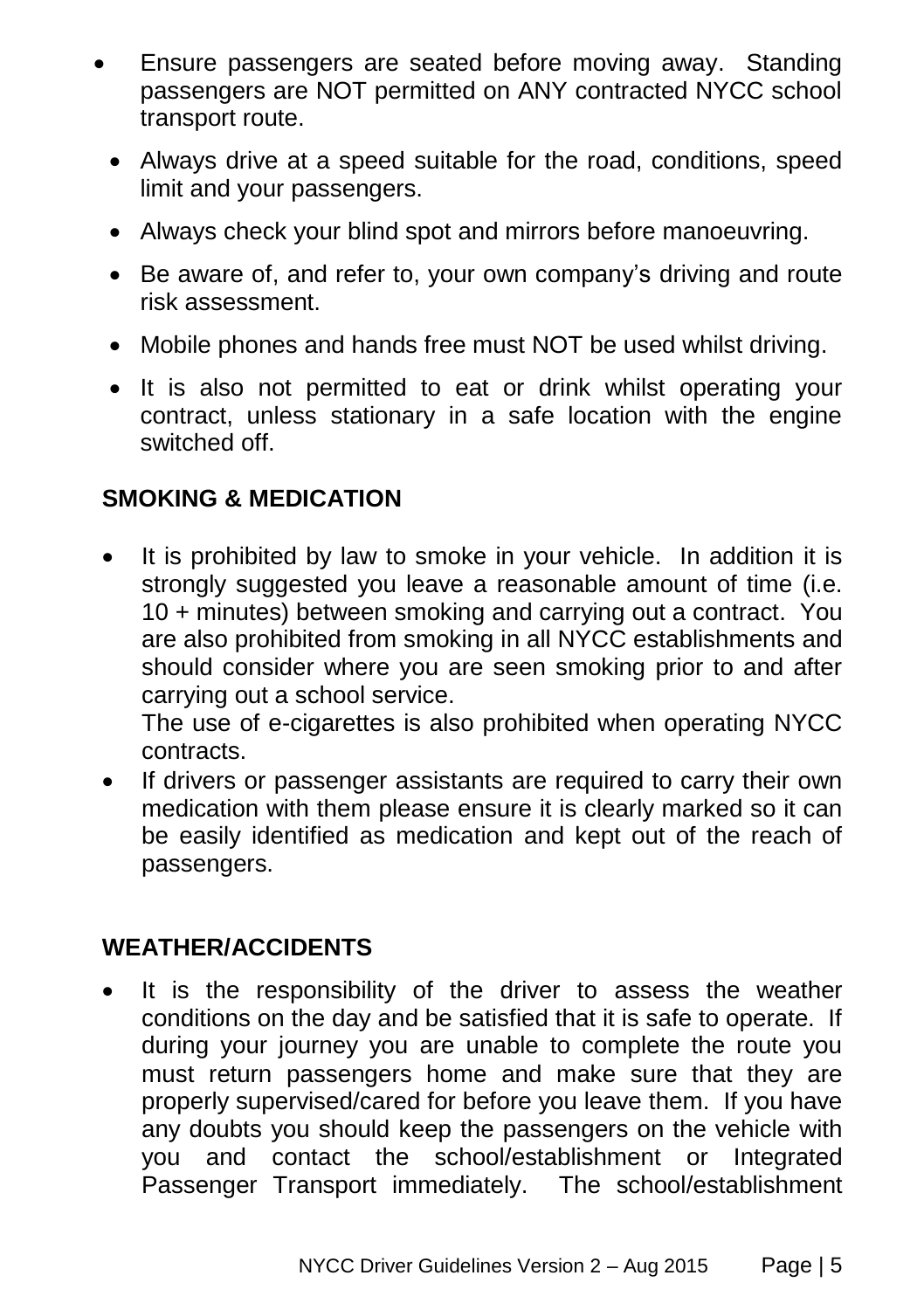should also be advised as soon as possible that the passengers will not be attending.

- If the weather conditions are poor please ensure that there is a responsible person at the school/establishment to receive the passengers before your depart.
- If your vehicle provides a connecting service do not leave passengers at the connecting point unless you are sure that the other service is operating. If the connecting service is not operating it is your responsibility that the passengers are either taken to the school/establishment or passengers home.
- If your vehicle becomes stationary (i.e. breakdown, accident, weather) ensure the vehicle is in a safe place, wherever possible and use your hazard warning lights. Passengers must be kept on the vehicle, where it is safe to do so until a replacement vehicle or assistance arrives. Contact your manager and the school/establishment as soon as possible.

If you have stopped as the result of an accident please also check to see if any of your passengers are injured and if so call for emergency assistance. Please refer to your own company's guidance and driving risk assessment. If your vehicle has been involved in an accident you or your manager, must notify IPT immediately, or as soon as possible.

- If your vehicle is prevented from completing its journey due to road closures i.e. an accident or road repairs please contact your manager and/or Integrated Passenger Transport for guidance. You have a duty of care to your passengers and must ensure they are safe at all times.
- In periods of bad weather you should monitor the weather during the day as it may be necessary for you to liaise with the school(s)/establishment(s) and agree to provide transport before the normal time.
- Please ensure you carry your mobile phone/radio on the vehicle at all times and where a situation does arise please keep your passengers informed and ensure their safety until help arrives.

# **TRANSPORT OF YOUNG CHILDREN, SPECIAL NEEDS AND SOCIAL CARE PASSENGERS – DROP OFF ARRANGEMENTS**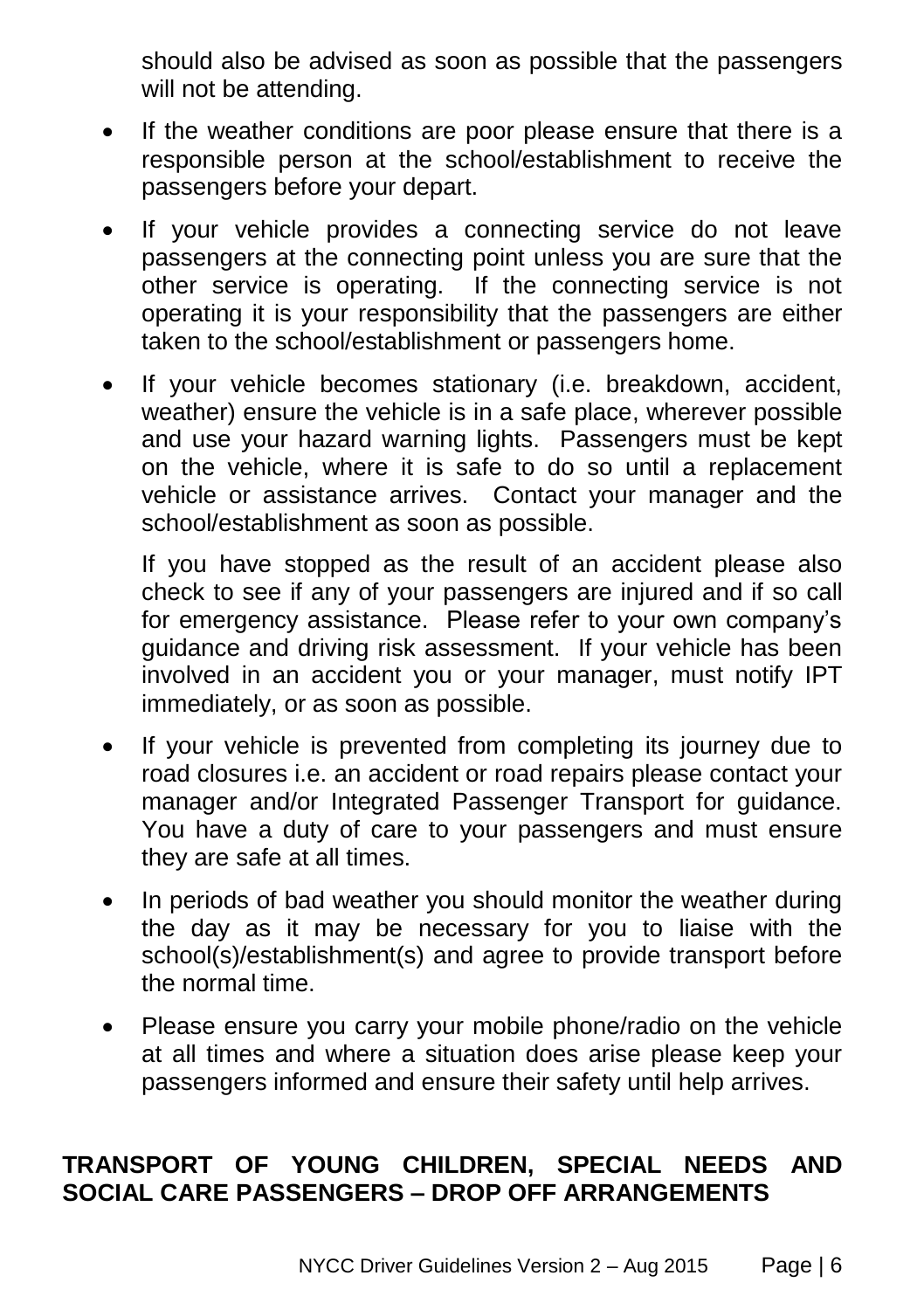Occasionally Integrated Passenger Transport will receive information that transport has arrived at the home of a passenger and no responsible carer is present to take receipt of the passenger.

It is essential for vulnerable passengers that are normally met by a responsible carer that they are not dropped without this person present.

From time to time there are exceptional circumstances where a responsible carer may be delayed in taking receipt of your passenger(s) and you should be aware of what procedures to follow should this happen.

- If you have the carer's mobile number, contact them or request that your manager does so.
- Inform your manager what has happened and seek advice as to what the next step is. Your manager should alert the school/establishment and Integrated Passenger Transport.
- The next step will depend on whether you have other passengers to drop off. If you do, after waiting a few minutes and contacting your office, you should continue with the rest of the journey to drop the other passengers off and then return to the drop off point of the passenger(s).
- If no one has arrived contact your office and inform them that you are returning the passenger(s) to school/establishment.
- If no one is available at school/establishment you should notify your manager who will contact Integrated Passenger Transport for advice. The advice is to take the passenger(s) to a place of safety which may be the nearest Police Station or a Social Care establishment, but IPT will clarify this when they are contacted.

Should you at any time have any concerns regarding the welfare of a vulnerable person (including in a home environment) then you MUST raise your concerns with your company AND Integrated Passenger Transport immediately. If you have significant concerns for the welfare of a vulnerable person, i.e. you feel the passenger is at significant immediate risk of harm please do not leave the passenger and phone the Police immediately.

### **POINTS TO REMEMBER:**